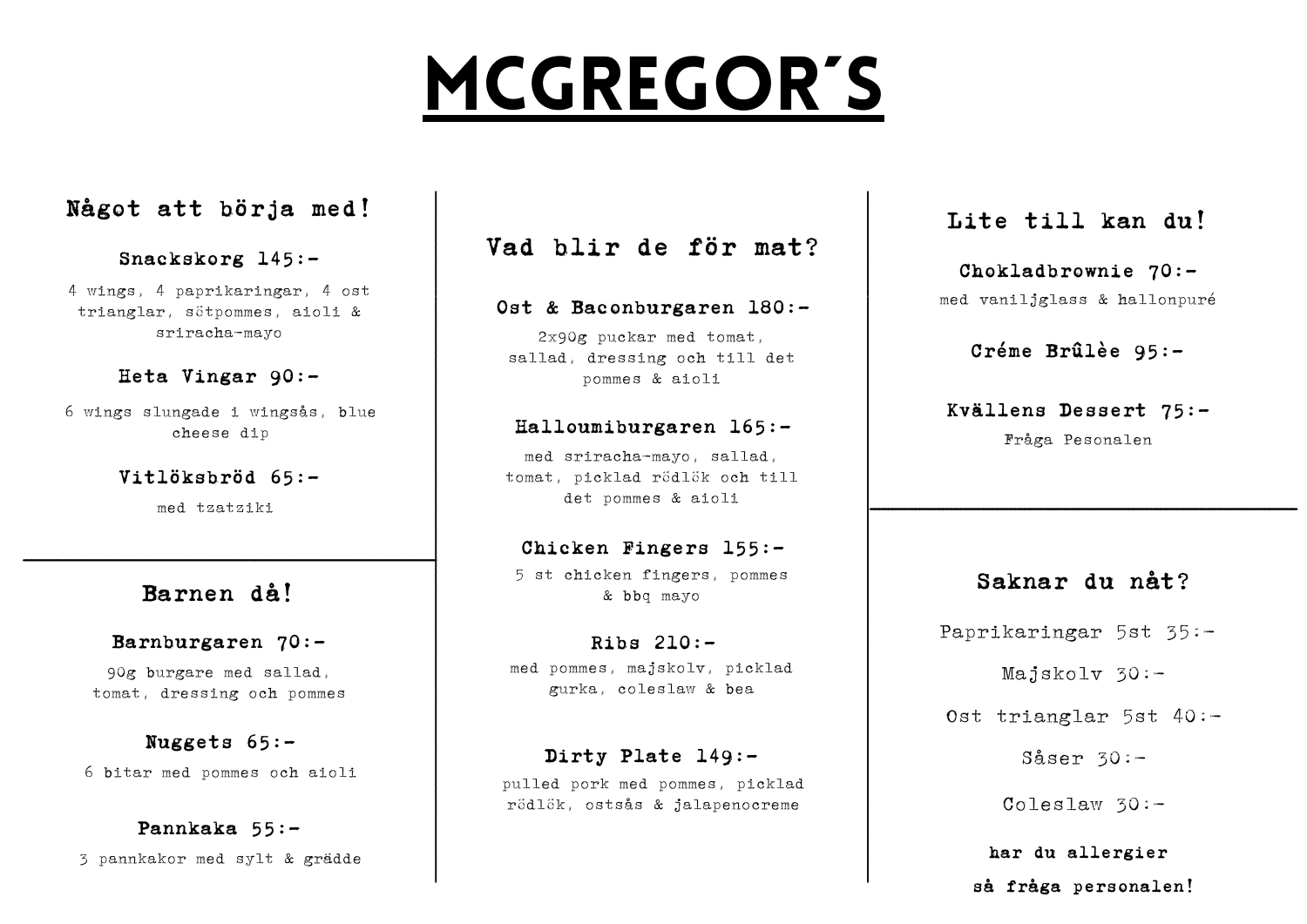# MCGREGOR'S

# Vitt

Trapiche 79/295:- Sauvignon Blanc

Bridlewood 79/295:- Chardonnay

Dark Horse  $79/295:-$ Chardonnay

# Rött

Trapiche 79/295:- Malbec

Luccarelli 95/345:- Sangiovese, Malvasia Nera, Aglianico  $\mathcal{L}_\text{max} = \mathcal{L}_\text{max} = \mathcal{L}_\text{max} = \mathcal{L}_\text{max} = \mathcal{L}_\text{max} = \mathcal{L}_\text{max} = \mathcal{L}_\text{max} = \mathcal{L}_\text{max} = \mathcal{L}_\text{max} = \mathcal{L}_\text{max} = \mathcal{L}_\text{max} = \mathcal{L}_\text{max} = \mathcal{L}_\text{max} = \mathcal{L}_\text{max} = \mathcal{L}_\text{max} = \mathcal{L}_\text{max} = \mathcal{L}_\text{max} = \mathcal{L}_\text{max} = \mathcal{$ 

La Zorra 395:- Rufete, Tempranillo

# Rosé

Art De France  $79/295:-$ Grenache, Cinsault

\_\_\_\_\_\_\_\_\_\_\_\_\_\_\_\_\_\_\_\_\_\_\_\_\_\_\_\_\_\_\_\_\_\_\_\_\_\_\_\_\_\_\_\_\_\_

# Bubbel

Prosecco piccolo 79:-

# Öl

Mariestad 50cl 79:- Heineken 33cl 68:- Sol 33cl 58:- Dala Ljus 33cl  $68:-$ Dala IPA 33cl 68:- Daura (glutenfri) 33cl 68:- Ship Full Of IPA 33cl 68:-

# På Fat

Norrlands Guld 50cl 69:- Voodoo Ranger Hazy IPA 50cl 85:- Wisby Weisse 50cl 79:-

# Cider

Breezer 33cl 75:- Briska 33cl 58:- Ginger Joe 33cl 65:- Mora Bryggeri 33cl 65:-

# Läsk/Juice/Alkoholfritt

\_\_\_\_\_\_\_\_\_\_\_\_\_\_\_\_\_\_\_\_\_\_\_\_\_\_\_\_\_\_\_\_\_\_\_\_\_\_\_\_\_\_\_\_\_\_

 $\mathcal{L}_\text{max} = \mathcal{L}_\text{max} = \mathcal{L}_\text{max} = \mathcal{L}_\text{max} = \mathcal{L}_\text{max} = \mathcal{L}_\text{max} = \mathcal{L}_\text{max} = \mathcal{L}_\text{max} = \mathcal{L}_\text{max} = \mathcal{L}_\text{max} = \mathcal{L}_\text{max} = \mathcal{L}_\text{max} = \mathcal{L}_\text{max} = \mathcal{L}_\text{max} = \mathcal{L}_\text{max} = \mathcal{L}_\text{max} = \mathcal{L}_\text{max} = \mathcal{L}_\text{max} = \mathcal{$ 

Cola 33cl 28:- Cola Zero 33cl 28:- Fanta 33cl 28:- Sprite 33cl 28:- Smil 20cl 15:- Briska 0,5% 33cl 39:- Mariestad 0,5% 33cl 39:-Ship Full Of IPA 0.0% 33cl 39:-